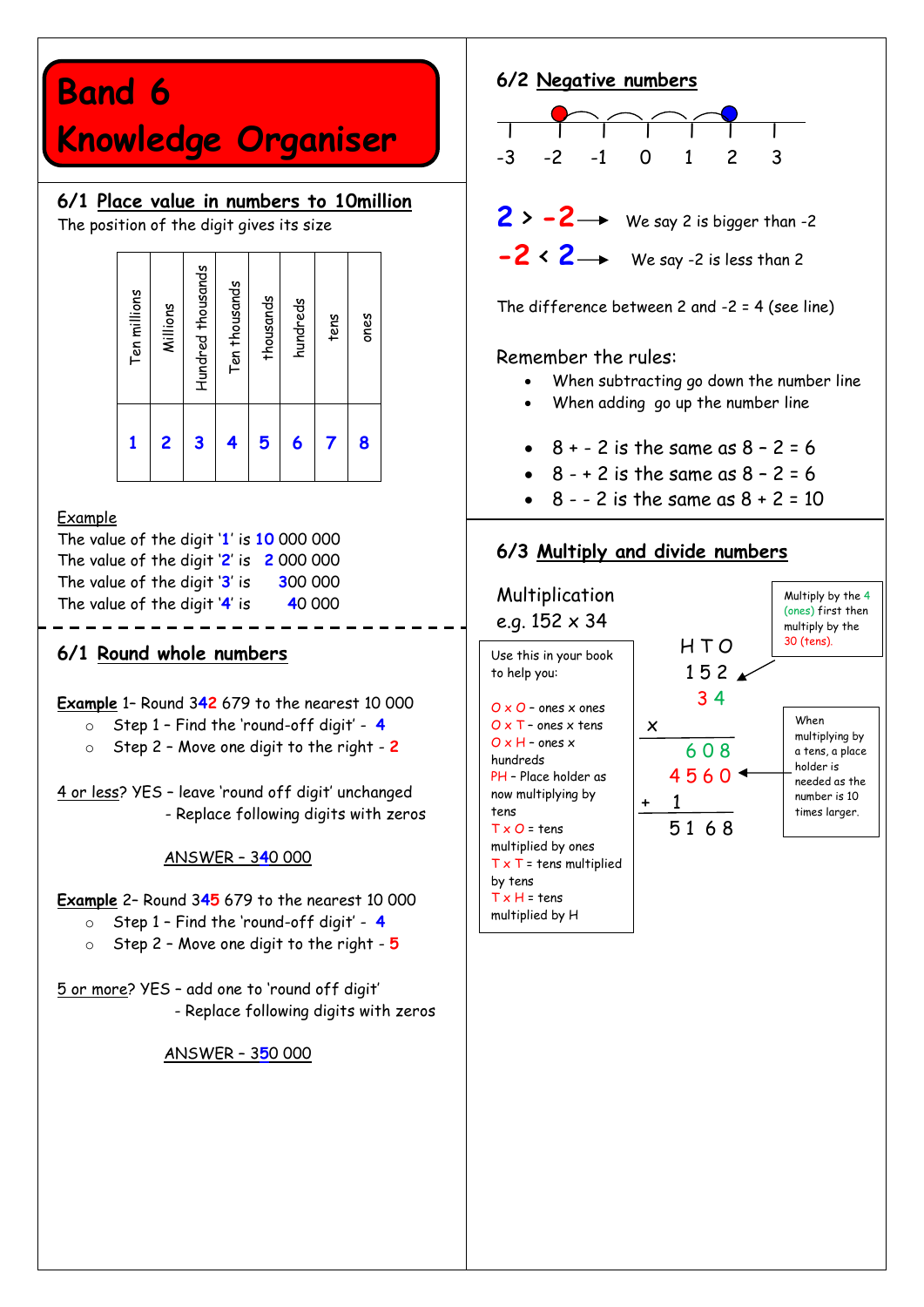#### Division

#### e.g. 4928 ÷ 32 First write out key multiples:  $1 \times 32 = 32$  $2 \times 32 = 64$  $5 \times 32 = 160$  $10 \times 32 = 320$ If you know  $2 \times 32 = 64$ , you know that 20 x 32 is 640. If you know  $5 \times 32 = 160$ , you know that  $50 \times 32$  is 1600. If you know  $10 \times 32 = 320$ , you know that

100 x 32 is 3200.



4928 ÷ 32 = **154**

#### Division with a remainder

| e.g. $432 \div 15$ | <b>BUS STOP METHOD</b>                                   |
|--------------------|----------------------------------------------------------|
| 028                |                                                          |
| 15)432             | $\frac{0 2 8}{15}$ r 12<br>15 443132                     |
| $-300 \times 20$   |                                                          |
| 132                |                                                          |
| $-120 \times 8$    |                                                          |
| 12                 |                                                          |
|                    | ANSWER - 432 ÷ 15 = <b>28 r 12 or 28</b> $\frac{12}{15}$ |

**With a remainder expressed as a decimal**

 0 8 6 . 4 5 $($  443 $3$ 2 $($   $)$   $($   $2$   $)$ 

When dividing, use a place holder after the decimal point to continue the division to express the remainder as a decimal.

ANSWER - 432 ÷ 5 = **86.4**

# **6/4 Factors, multiples & primes**

 **FACTORS** are what divides exactly into a number

e.g. Factors of 12 are: Factors of 18 are:

| $\mathbf{1}$   | 12 <sub>1</sub> |                | 18 |
|----------------|-----------------|----------------|----|
| $\overline{2}$ | 6               | $\mathfrak{p}$ | 9  |
| $\overline{3}$ | 4               |                | ĥ  |

| . | J V I<br>∼ |
|---|------------|
|   | 18         |
| 2 | 9          |
| 3 | 6          |

The common factors of 12 & 18 are: 1, 2, 3, 6, The Highest Common Factor is: 6

 **PRIME NUMBERS** have only TWO factors

e.g. Factors of 7 are: Factors of 13 are 1 7 1 13

#### So 7 and 13 are both prime numbers

 **MULTIPLES** are the times table answers e.g. Multiples of 5 are: Multiples of 4 are: 5 10 15 **20** 25 ...... 4 8 12 16 **20** .......

The Lowest Common Multiple of 5 and 4 is: **20**

# **6/5 Order of operations B**racket **O**rders **D**ivide **M**ultiply **A**dd **S**ubtract e.g.  $3 + 4 \times 6 - 5 = 22$ ffirst (M)  $(2 + 1) \times 3 = 9$  first (B) <mark>9<sup>2</sup> – 36 ÷ 9</mark> = first (O) second (D) Do these in the order they appear Do these in the order they appear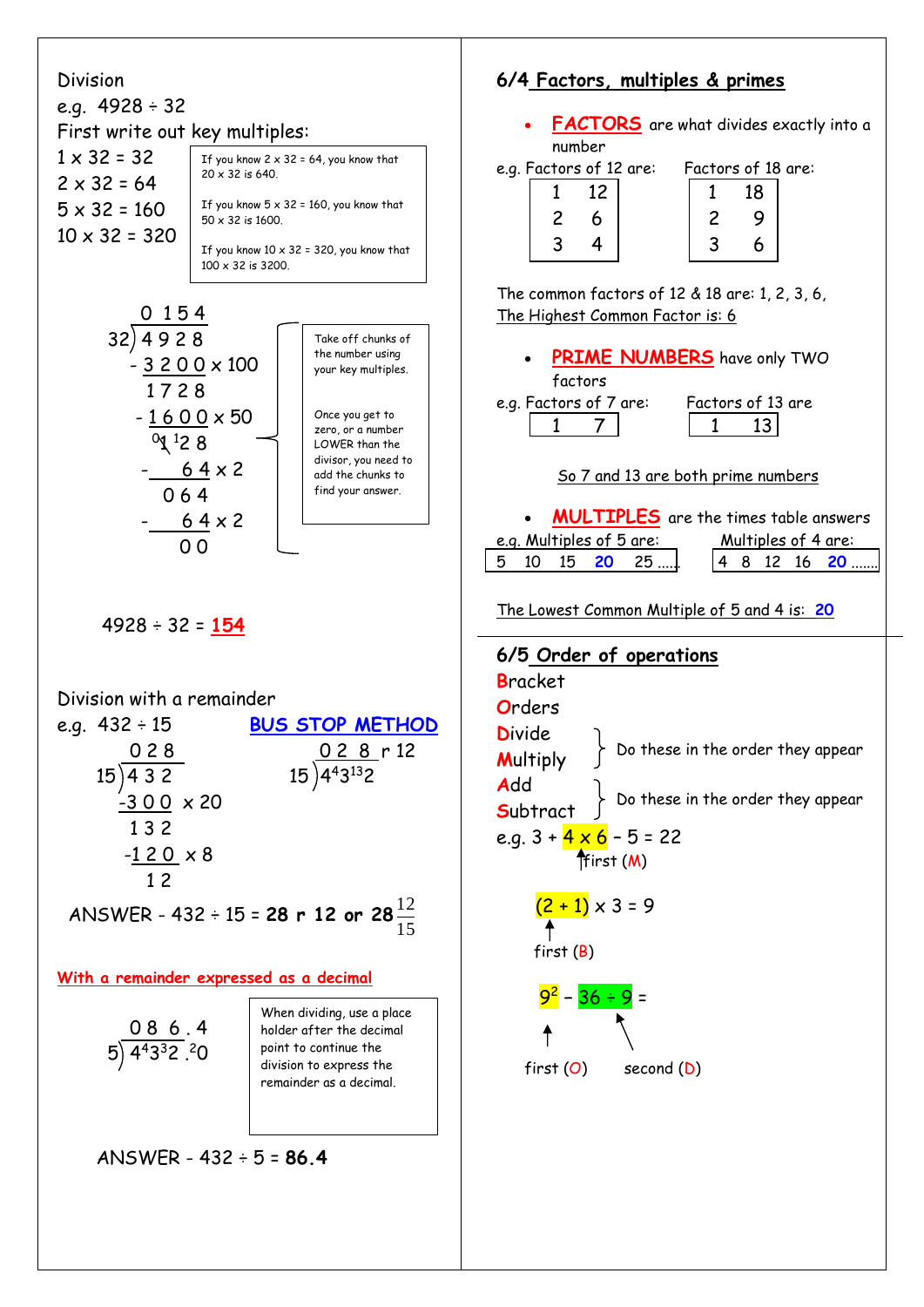

### **6/7 Equivalent fractions**

o To simplify a fraction 27

Example:  $\frac{27}{36}$ 

First find the highest common factor of the numerator and denominator – which is 9, then divide

- 36  $\frac{27}{2}$  = 4  $\frac{1}{2}$  - 3 ÷9
- o To change fractions to the same denominator

 Example: 4  $\frac{3}{4}$  and 3 2

Find the lowest common multiple of the denominators – which is 12, then multiply:

$$
rac{3}{4}^{x3}
$$
 =  $rac{9}{12}$  and  $rac{2^{x4}}{3^{x4}}$  =  $rac{8}{12}$ 

### **6/8 Add & subtract fractions**

o Make the denominators the same

$$
\begin{bmatrix}\n\textbf{e}.\textbf{g.} & \frac{1}{5} + \frac{7}{10} & \textbf{e}.\textbf{g.} & \frac{4}{5} - \frac{2}{3} \\
= \frac{2}{10} + \frac{7}{10} & = \frac{12}{15} - \frac{10}{15} \\
(x2) & (x3) & (x5) \\
= \frac{9}{10} & = \frac{2}{15}\n\end{bmatrix}
$$

#### **6/9 Multiply fractions**

Multiply fractions by whole numbers

$$
\frac{3}{4} \times 3 = \frac{9}{4} = 2\frac{1}{4}
$$

Multiply the numerator by the whole number. Do not change the denominator.

Multiply fractions by fractions

$$
\frac{4}{5} \times \frac{2}{3} = \frac{8}{15}
$$

 $\overline{\phantom{a}}$ Multiply the numerators -  $4 \times 2 = 8$ Multiply the denominators -  $5 \times 3 = 15$ 

Multiply fractions by fractions

$$
\frac{4}{7} \times \frac{3}{4} = \frac{12}{28} = \frac{6}{14} = \frac{3}{7}
$$

Multiply the numerators -  $4 \times 3 = 12$ Multiply the denominators -  $7 \times 4 = 28$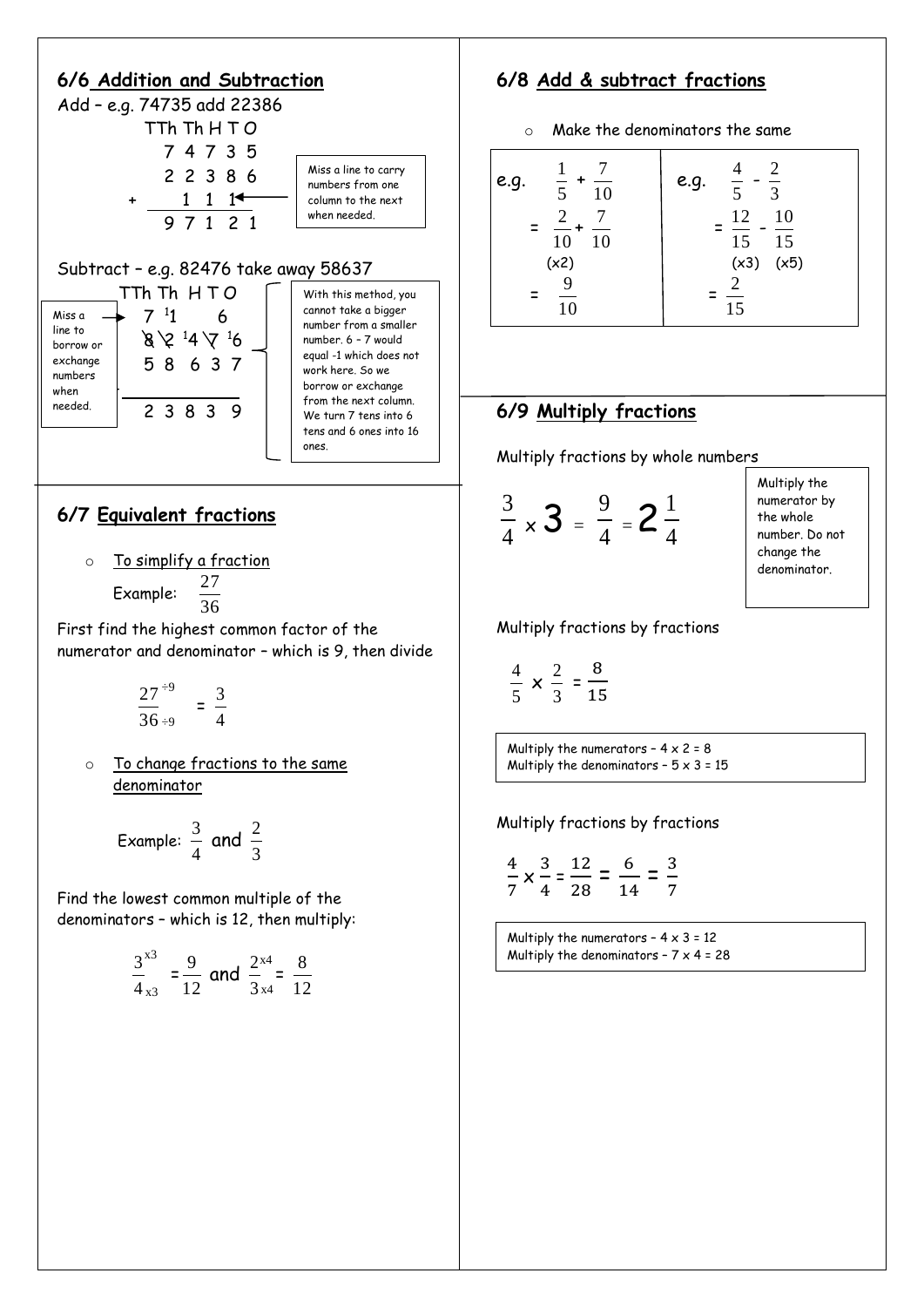#### **6/10 Divide fractions**

$$
\frac{8}{15} \div 4 = \frac{2}{15}
$$
  
\n
$$
\frac{3}{7} \div 5 = \frac{3}{35}
$$
  
\n
$$
\frac{3}{7} \div 5 = \frac{3}{35}
$$
  
\n
$$
\frac{1}{7} \div 5 = 35
$$
  
\n
$$
\frac{3}{7} \div 5 = 35
$$
  
\n
$$
\frac{3}{7} \div 5 = 35
$$
  
\n
$$
\frac{3}{7} \times 5 = 35
$$
  
\n
$$
\frac{1}{7} \times 5 = 35
$$
  
\nIn this case, do not change

#### the numerator.

#### **6/11 Multiply/divide decimals by 10, 100**

| thousands | hundreds | tens | ones           | tenths | hundredths | thousandths |
|-----------|----------|------|----------------|--------|------------|-------------|
|           | 3        | 5    | $\overline{c}$ | 6      |            |             |

 **To multiply by 10,** move each digit one place to the <u>left</u>

| e.g. $35.6 \times 10 = 356$ |  |
|-----------------------------|--|
|-----------------------------|--|

| Hundreds | Tens | Ones | tenths |
|----------|------|------|--------|
|          |      |      |        |
|          |      |      |        |

 **To divide by 10,** move each digit one place to the right

e.g. 35.6 ÷ 10 = 356= 3.56

| Tens | Ones | tenths | hundredths |
|------|------|--------|------------|
|      |      |        |            |
|      |      |        |            |

To multiply or divide by 100, move each digit 2 places.

To multiply or divide by 1000, move each digit 3 places to the right



#### **6/13 Fraction, decimal, percentage equivalents**

$$
\frac{1}{4} = 0.25 = 25\%
$$
  

$$
\frac{1}{2} = 0.5 = 50\%
$$
  

$$
\frac{3}{4} = 0.75 = 75\%
$$
  

$$
\frac{1}{10} = 0.1 = 10\%
$$

 **Percentage to decimal to fraction** 27% = 0.27 = 100 27 7% = 0.07 = 100 7 70% = 0.7 = 100  $\frac{70}{20}$  = 10 7

 **Decimal to percentage to fraction**  $0.3 = 30\% =$ 10 3  $0.03 = 3\% =$ 100 3 0.39 = 39% = 100 39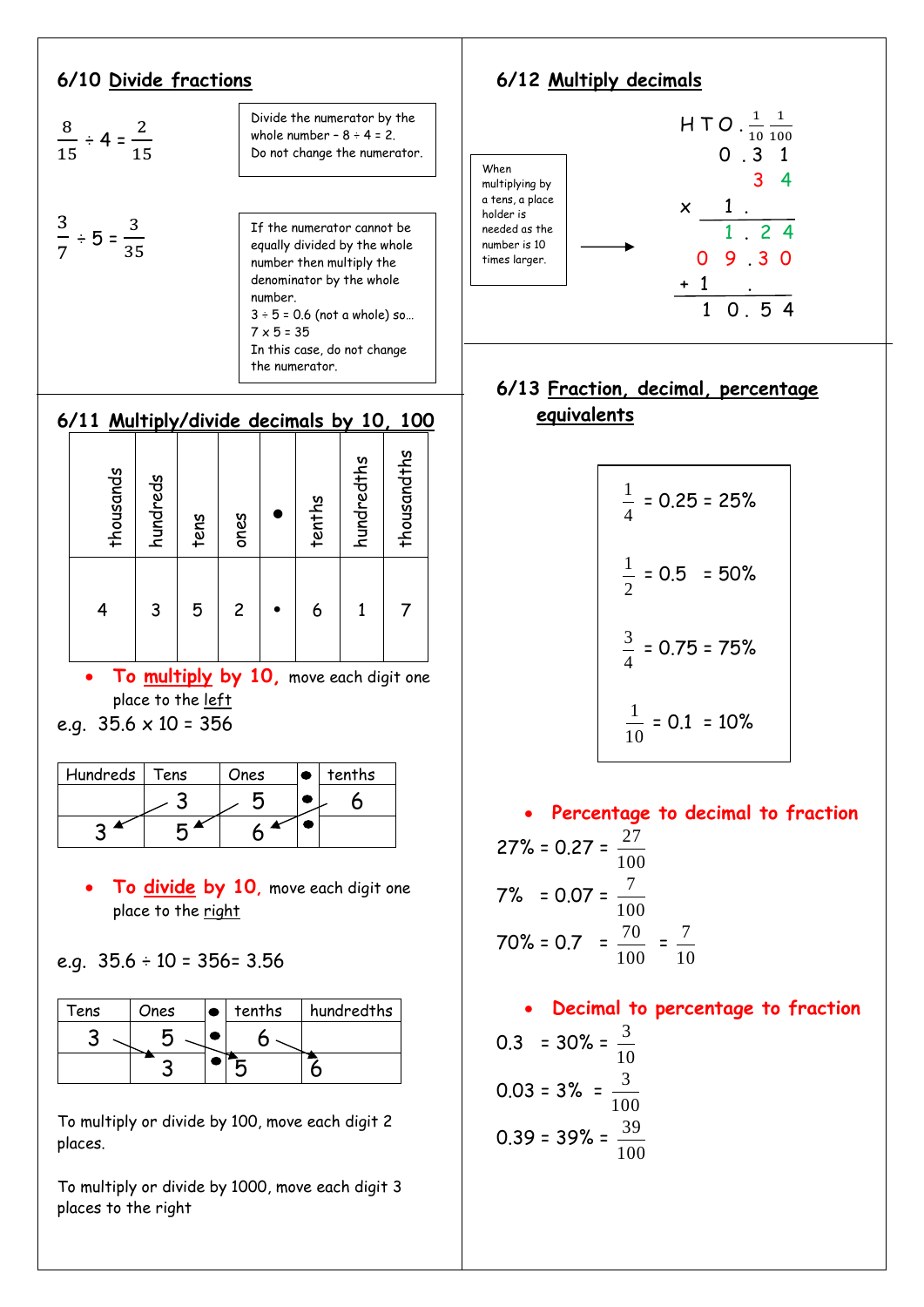# **Fraction to decimal to percentage**

5 4  $=$ 100  $\frac{80}{100}$  = 80% = 0.8 *Change to 100*

$$
\frac{3}{8} = 3 \div 8 = 8 \overline{\smash{\big)}3.306040} = 0.375 = 37.5\%
$$
\n
$$
\frac{9}{12} = \frac{3}{4} = 0.75 = 75\%
$$
\nCancel by 3

**6/14 Fraction of quantity**   $\cdot$  4 means ÷ 5 x 4 5 e.g. To find  $\frac{4}{5}$  of £40 5  $£40 ÷ 5 × 4 = £32$ 

#### **6/15 Finding the whole**

Sam spent **two thirds** of his money. If he'd spent **£60**, how much did he **start** off with?

If two thirds =  $£60$ , then one third =  $£30$ . If one third  $=$  £30, then three thirds (or the whole) =  $£90$ 

#### **6/16 Percentage of quantity**

Always start off by finding 10%

To find 10%, divide the number by 10. To find 1%, divide the number by 100.

Example : To find 35% of £400  $10\% = £40$  20% = £80 5% = £20 35% = £140

Example : To find 98% of £250 10% = £25  $1\% = £2.50$  $2% = £5$ 98% = 245

As 98% is two less than 100%, just subtract £5 from the total £250 - £5 = £245

#### **6/17 Similar shapes**

When a shape is enlarged by a scale factor the two shapes are called SIMILAR shapes



Scale factor =  $6 \div 3 = 2$ Length  $a = 5 \times 2 = 10$ cm Length  $b = 8 \div 2 = 4$ cm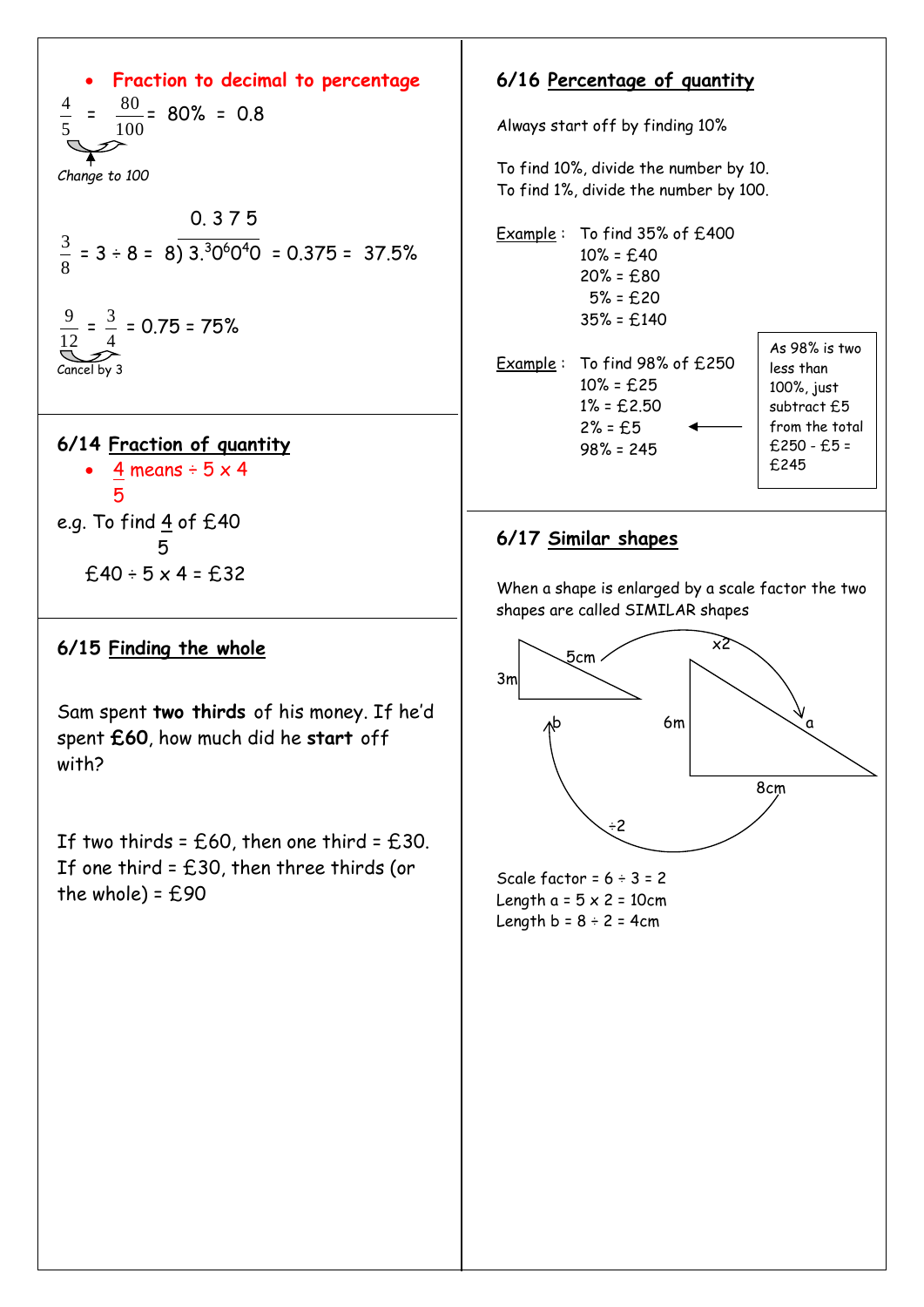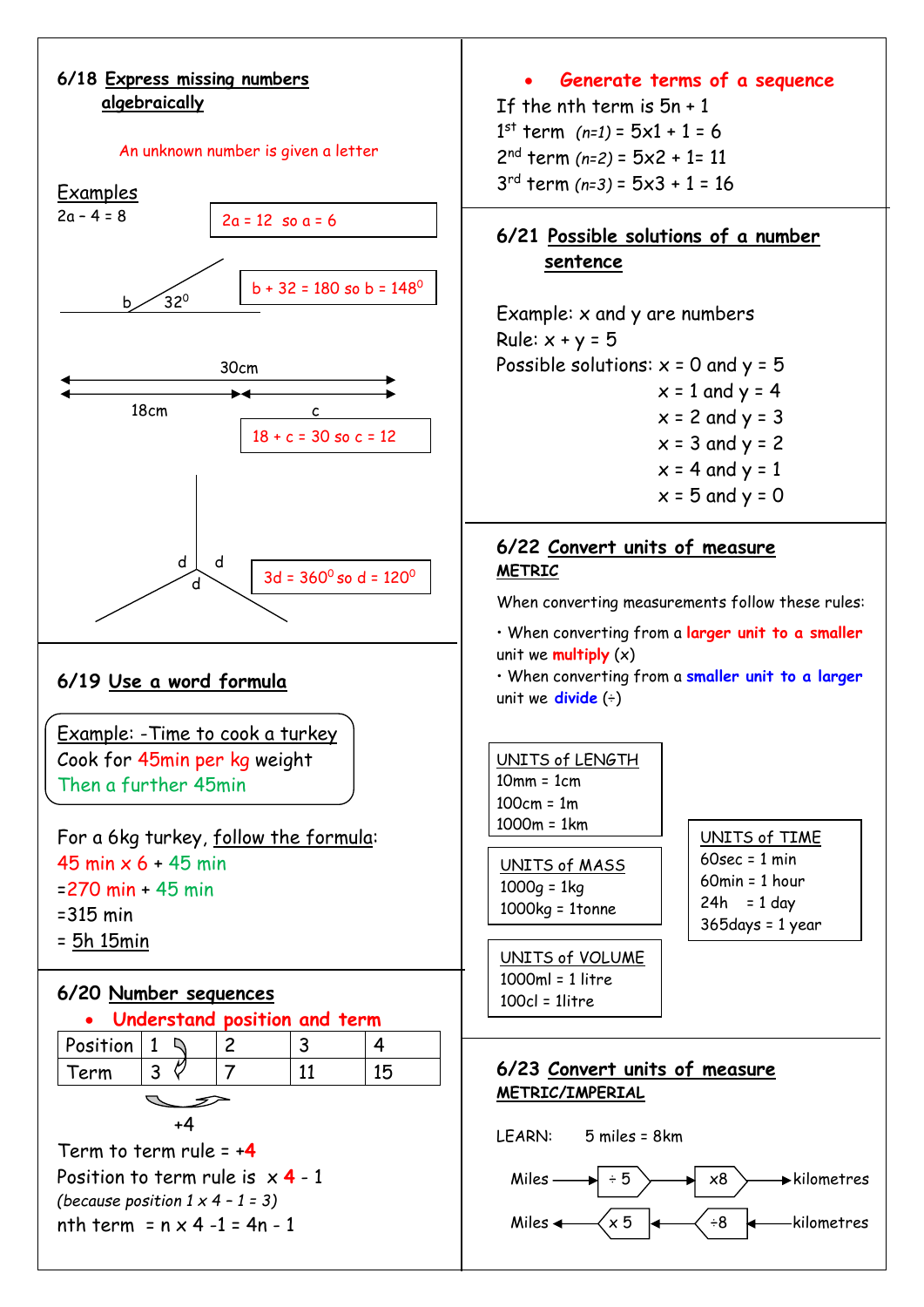# **6/24 Perimeter and area of shapes**

Shapes can have the SAME area but different perimeters

The area of each shape is 9 squares

|  |                |  |  | B |  |
|--|----------------|--|--|---|--|
|  | $\overline{A}$ |  |  |   |  |
|  |                |  |  |   |  |
|  |                |  |  |   |  |
|  |                |  |  |   |  |
|  | $\mathcal C$   |  |  |   |  |
|  |                |  |  |   |  |

Perimeter of each shape is different A – 12; B – 14; C -16





 20cm<sup>2</sup> 8cm

# **6/26 Volume**



# **6/27 Construct 2D shapes**

Example : Triangle with side and angles given

- o Draw line AB = 7cm
- $\circ$  Draw angle 34<sup>0</sup> at point A from line AB
- $\circ$  Draw angle 47<sup>0</sup> at point B from line AB
- o Extend to intersect the lines at C



# **6/28 Construct 3D shapes**



# CUBOID & its net



# TRIANGULAR PRISM & its net

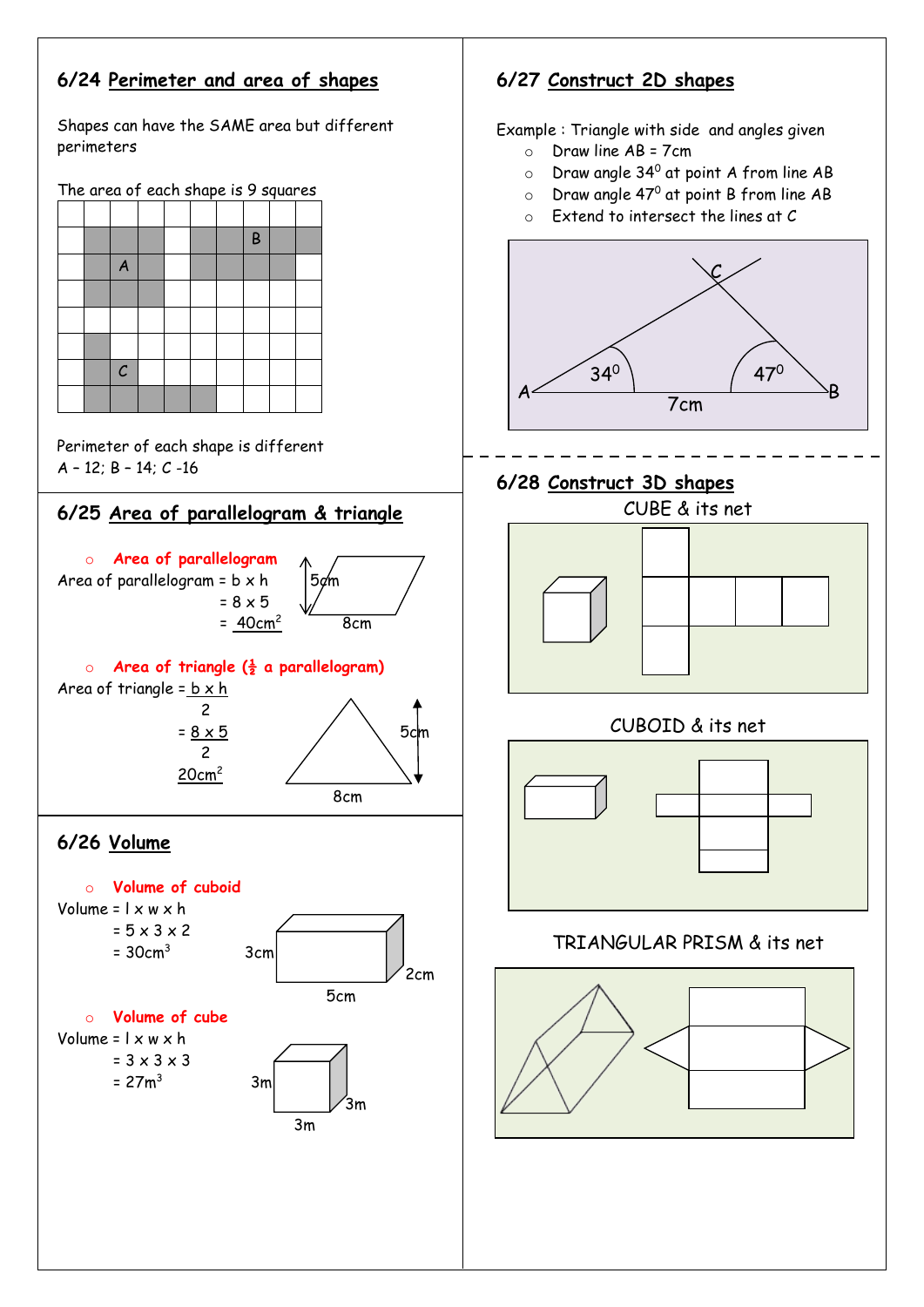

 $\circ$  Sum of exterior angles is always 360 $^{\circ}$ 



 $\circ$  interior & exterior angle add up to 180 $^{\rm o}$ 

o the interior angles add up to: Triangle =1 x 180<sup>0</sup>  $= 1 \times 180^0 = 180^0$ Quadrilateral =2  $\times$  180<sup>0</sup> = 360<sup>0</sup> Pentagon  $= 3 \times 180^0 = 540^0$ Hexagon = 720<sup>0</sup> etc

#### **6/30 Parts of a circle**

- o The circumference is the distance all the way around a circle.
- o The diameter is the distance right across the middle of the circle, passing through the centre.
- o The radius is the distance halfway across the circle.
- o The radius is always half the length of the diameter. (d = 2 x r) or (r =  $\frac{1}{2}$  x d)

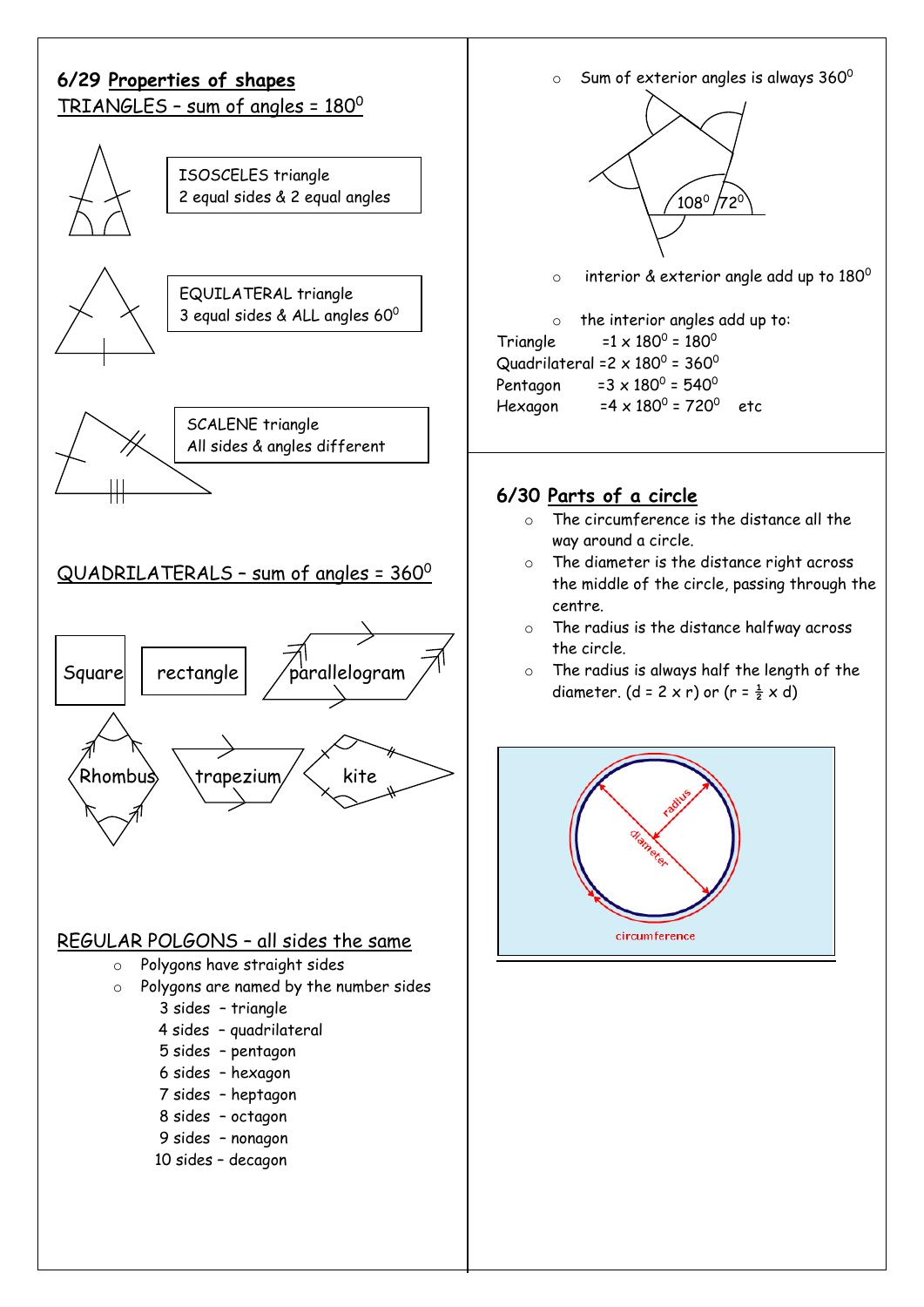